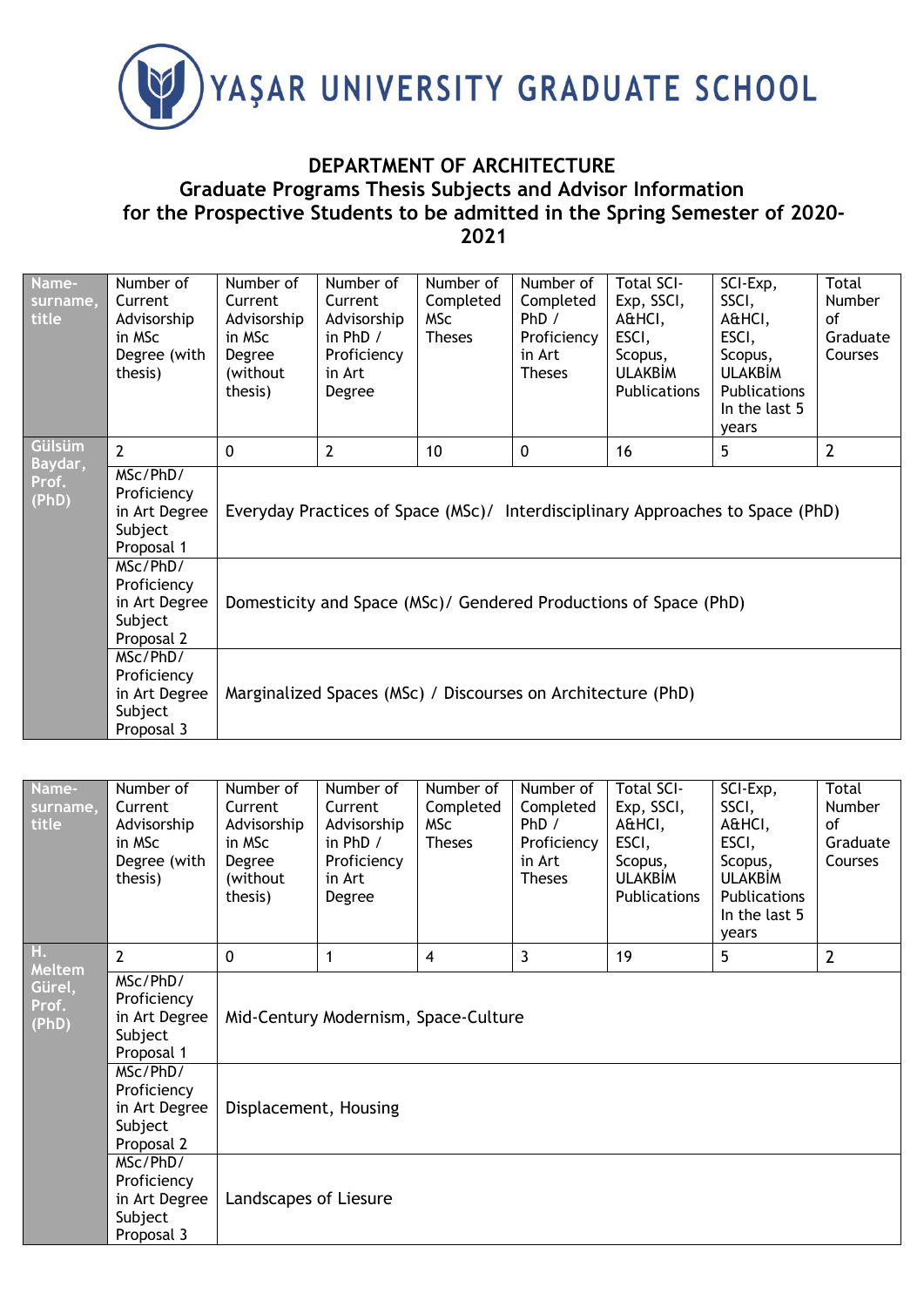| Ongoing<br>Projects<br>Supervised<br>or Ongoing<br>projects<br>involved in<br>as a<br>researcher<br>And scholar<br>opportunities | Wellbeing, Housing, and Infrastructure in Turkey (WHIT) |
|----------------------------------------------------------------------------------------------------------------------------------|---------------------------------------------------------|
|----------------------------------------------------------------------------------------------------------------------------------|---------------------------------------------------------|

| Name-<br>surname,<br>title | Number of<br>Current<br>Advisorship<br>in MSc<br>Degree (with<br>thesis) | Number of<br>Current<br>Advisorship<br>in MSc<br>Degree<br>(without)<br>thesis)                                                    | Number of<br>Current<br>Advisorship<br>in $PhD /$<br>Proficiency<br>in Art<br>Degree | Number of<br>Completed<br><b>MSc</b><br><b>Theses</b> | Number of<br>Completed<br>PhD /<br>Proficiency<br>in Art<br><b>Theses</b> | Total SCI-<br>Exp, SSCI,<br>A&HCI,<br>ESCI,<br>Scopus,<br><b>ULAKBİM</b><br>Publications | SCI-Exp,<br>SSCI,<br>A&HCI,<br>ESCI,<br>Scopus,<br><b>ULAKBİM</b><br>Publications<br>In the last 5<br>years | <b>Total</b><br><b>Number</b><br>of<br>Graduate<br>Courses |  |
|----------------------------|--------------------------------------------------------------------------|------------------------------------------------------------------------------------------------------------------------------------|--------------------------------------------------------------------------------------|-------------------------------------------------------|---------------------------------------------------------------------------|------------------------------------------------------------------------------------------|-------------------------------------------------------------------------------------------------------------|------------------------------------------------------------|--|
| <b>Tayfun</b><br>Taner,    | 1                                                                        | $\Omega$                                                                                                                           | $\Omega$                                                                             | $12 \overline{ }$                                     | 1                                                                         | 1                                                                                        | $\Omega$                                                                                                    | $\Omega$                                                   |  |
| Prof.<br>(PhD)             | MSc/PhD/<br>Proficiency<br>in Art Degree<br>Subject<br>Proposal 1        | Architecture of Touristic Premises (hotels, motels, holiday villages) (MSc)/ Building<br>Cost-User Efficiency (PhD)                |                                                                                      |                                                       |                                                                           |                                                                                          |                                                                                                             |                                                            |  |
|                            | MSc/PhD/<br>Proficiency<br>in Art Degree<br>Subject<br>Proposal 2        | Architecture of Ottoman Buildings; Architecture of Contemporary Housing (MSc)/<br>Current Residential Architecture in Turkey (PhD) |                                                                                      |                                                       |                                                                           |                                                                                          |                                                                                                             |                                                            |  |
|                            | MSc/PhD/<br>Proficiency<br>in Art Degree<br>Subject<br>Proposal 3        | Conservation of Historic Buildings (MSc)/ Landscape - Architecture Integration (PhD)                                               |                                                                                      |                                                       |                                                                           |                                                                                          |                                                                                                             |                                                            |  |

| Name-<br>surname,<br>title | Number of<br>Current<br>Advisorship<br>in MSc<br>Degree (with<br>thesis) | Number of<br>Current<br>Advisorship<br>in MSc<br>Degree<br>(without<br>thesis) | Number of<br>Current<br>Advisorship<br>in $PhD /$<br>Proficiency<br>in Art<br>Degree | Number of<br>Completed<br>MSc<br><b>Theses</b> | Number of<br>Completed<br>PhD /<br>Proficiency<br>in Art<br><b>Theses</b> | <b>Total SCI-</b><br>Exp, SSCI,<br>A&HCI,<br>ESCI,<br>Scopus,<br><b>ULAKBIM</b><br><b>Publications</b> | SCI-Exp,<br>SSCI,<br>A&HCI,<br>ESCI,<br>Scopus,<br><b>ULAKBIM</b><br>Publications<br>In the last 5<br>years | Total<br>Number<br>of<br>Graduate<br>Courses |  |  |
|----------------------------|--------------------------------------------------------------------------|--------------------------------------------------------------------------------|--------------------------------------------------------------------------------------|------------------------------------------------|---------------------------------------------------------------------------|--------------------------------------------------------------------------------------------------------|-------------------------------------------------------------------------------------------------------------|----------------------------------------------|--|--|
| Ahenk<br>Yılmaz,           | $\overline{4}$                                                           | $\Omega$                                                                       | $\overline{2}$                                                                       | 6                                              | $\mathbf 0$                                                               | 5                                                                                                      | 3                                                                                                           | 1                                            |  |  |
| Assoc.<br>Prof.<br>(PhD)   | MSc/PhD/<br>Proficiency<br>in Art Degree<br>Subject<br>Proposal 1        | Space and Digital Culture (MSc & PhD)                                          |                                                                                      |                                                |                                                                           |                                                                                                        |                                                                                                             |                                              |  |  |
|                            | MSc/PhD/<br>Proficiency<br>in Art Degree<br>Subject<br>Proposal 2        | Memory and Architecture (MSc & PhD)                                            |                                                                                      |                                                |                                                                           |                                                                                                        |                                                                                                             |                                              |  |  |
|                            | MSc/PhD/<br>Proficiency<br>in Art Degree<br>Subject<br>Proposal 3        |                                                                                | Colour in Architectural Design (MSc & PhD)                                           |                                                |                                                                           |                                                                                                        |                                                                                                             |                                              |  |  |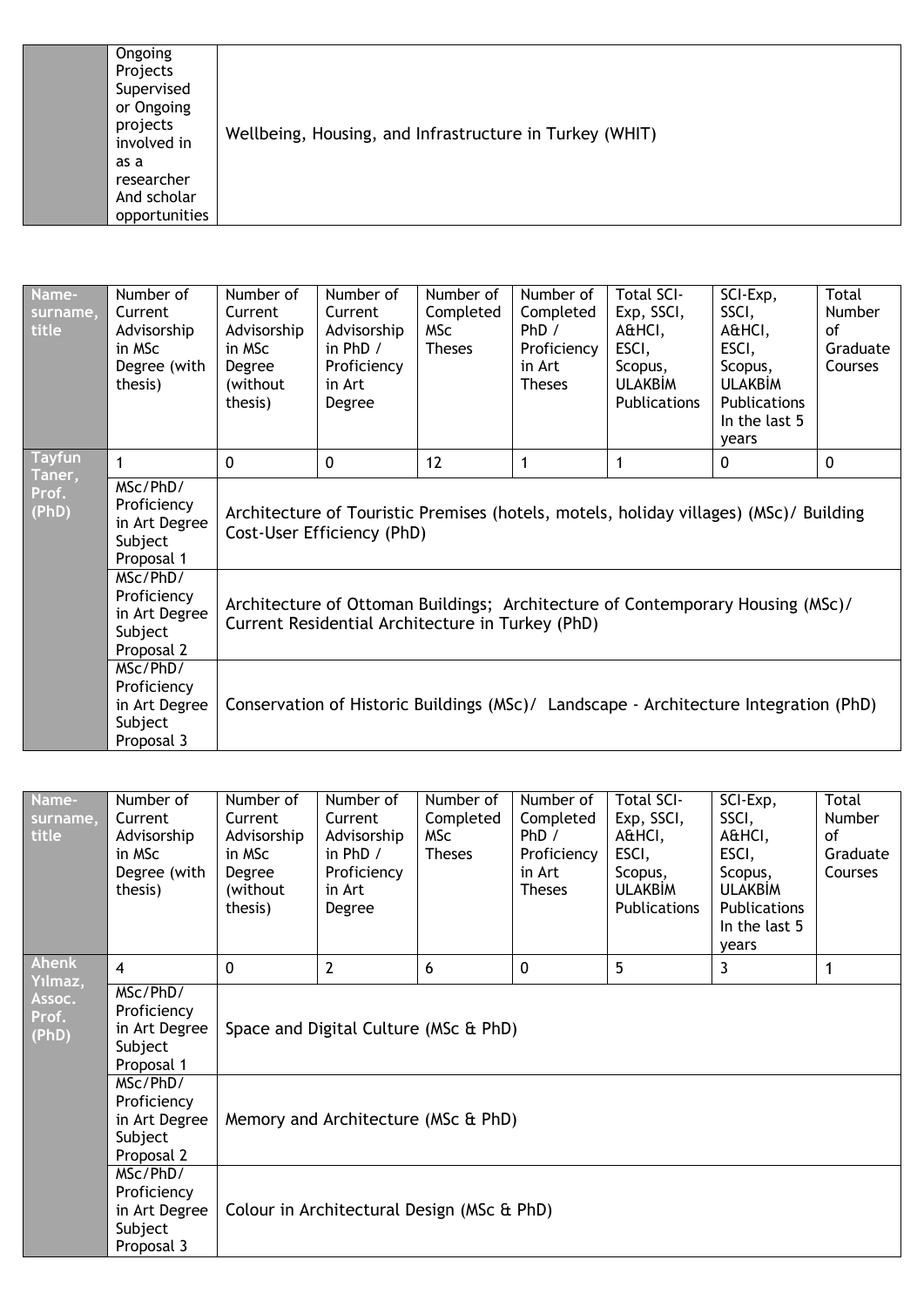BAP105 "[AR]temis: Artırılmış Gerçeklik Tabanlı Mobil Uygulamalarda İmge Temsil Biçiminin Kolektif Hatırlamaya Etkilerinin Artemis Tapınağı Örneğinde İncelenmesi" başlıklı araştırma Projesi

| Name-<br>surname,<br>title                  | Number of<br>Current<br>Advisorship<br>in MSc<br>Degree (with<br>thesis) | Number of<br>Current<br>Advisorship<br>in MSc<br>Degree<br>(without)<br>thesis)                                                                                                                        | Number of<br>Current<br>Advisorship<br>in $PhD /$<br>Proficiency<br>in Art<br>Degree | Number of<br>Completed<br>MSc<br><b>Theses</b> | Number of<br>Completed<br>PhD /<br>Proficiency<br>in Art<br><b>Theses</b> | <b>Total SCI-</b><br>Exp, SSCI,<br>A&HCI,<br>ESCI,<br>Scopus,<br><b>ULAKBIM</b><br><b>Publications</b> | SCI-Exp,<br>SSCI,<br>A&HCI,<br>ESCI,<br>Scopus,<br><b>ULAKBIM</b><br><b>Publications</b><br>In the last 5<br>years | Total<br>Number<br>οf<br>Graduate<br>Courses |  |  |
|---------------------------------------------|--------------------------------------------------------------------------|--------------------------------------------------------------------------------------------------------------------------------------------------------------------------------------------------------|--------------------------------------------------------------------------------------|------------------------------------------------|---------------------------------------------------------------------------|--------------------------------------------------------------------------------------------------------|--------------------------------------------------------------------------------------------------------------------|----------------------------------------------|--|--|
| <b>Başak</b><br><b>Kundakçı</b>             | 1                                                                        | $\mathbf 0$                                                                                                                                                                                            | 1                                                                                    | 9                                              | $\mathbf 0$                                                               | 10                                                                                                     | 4                                                                                                                  | 1                                            |  |  |
| Koyun-<br>baba,<br>Assoc.<br>Prof.<br>(PhD) | MSc/PhD/<br>Proficiency<br>in Art Degree<br>Subject<br>Proposal 1        | Strategies for Developing a Green Building Model (MSc)/ Thermal Performance and<br>Energy Savings of a Roof Garden: A Case Study in Egypt (PhD)                                                        |                                                                                      |                                                |                                                                           |                                                                                                        |                                                                                                                    |                                              |  |  |
|                                             | MSc/PhD/<br>Proficiency<br>in Art Degree<br>Subject<br>Proposal 2        | Energy-efficient Retrofit Strategies in Building Envelope for Four Different Climatic<br>Regions (MSc)/ Design Criteria for Sustainability Models: An Integrative Framework<br>Proposal (PhD)          |                                                                                      |                                                |                                                                           |                                                                                                        |                                                                                                                    |                                              |  |  |
|                                             | MSc/PhD/<br>Proficiency<br>in Art Degree<br>Subject<br>Proposal 3        | An Approach for Improving Building Energy Performance in Cold Climatic Regions<br>(MSc)/ Building Envelope Retrofitting Strategies in for Commercial Buildings in Hot-<br>humid Climatic Regions (PhD) |                                                                                      |                                                |                                                                           |                                                                                                        |                                                                                                                    |                                              |  |  |

| Name-<br>surname,<br>title | Number of<br>Current<br>Advisorship<br>in MSc<br>Degree (with<br>thesis) | Number of<br>Current<br>Advisorship<br>in MSc<br>Degree<br>(without)<br>thesis)    | Number of<br>Current<br>Advisorship<br>in $PhD /$<br>Proficiency<br>in Art<br>Degree | Number of<br>Completed<br>MSc<br><b>Theses</b> | Number of<br>Completed<br>PhD /<br>Proficiency<br>in Art<br><b>Theses</b> | <b>Total SCI-</b><br>Exp, SSCI,<br>A&HCI,<br>ESCI,<br>Scopus,<br><b>ULAKBIM</b><br><b>Publications</b> | SCI-Exp,<br>SSCI,<br>A&HCI,<br>ESCI,<br>Scopus,<br><b>ULAKBIM</b><br>Publications<br>In the last 5<br>vears | <b>Total</b><br><b>Number</b><br>οf<br>Graduate<br>Courses |  |  |
|----------------------------|--------------------------------------------------------------------------|------------------------------------------------------------------------------------|--------------------------------------------------------------------------------------|------------------------------------------------|---------------------------------------------------------------------------|--------------------------------------------------------------------------------------------------------|-------------------------------------------------------------------------------------------------------------|------------------------------------------------------------|--|--|
| Yenal<br>Akgün,            | $\overline{2}$                                                           | $\Omega$                                                                           | $\mathbf{0}$                                                                         | 1                                              | $\Omega$                                                                  | 12                                                                                                     | 7                                                                                                           | $\mathbf{1}$                                               |  |  |
| Assoc.<br>Prof.<br>(PhD)   | MSc/PhD/<br>Proficiency<br>in Art Degree<br>Subject<br>Proposal 1        | Kinetic Architecture: Transformable and Adaptive Structures and Building Envelopes |                                                                                      |                                                |                                                                           |                                                                                                        |                                                                                                             |                                                            |  |  |
|                            | MSc/PhD/<br>Proficiency<br>in Art Degree<br>Subject<br>Proposal 2        | <b>Digital Fabrication</b>                                                         |                                                                                      |                                                |                                                                           |                                                                                                        |                                                                                                             |                                                            |  |  |
|                            | MSc/PhD/<br>Proficiency<br>in Art Degree<br>Subject<br>Proposal 3        |                                                                                    |                                                                                      |                                                |                                                                           | Architectural Tectonics: Relationships between Structure and Architectural Space                       |                                                                                                             |                                                            |  |  |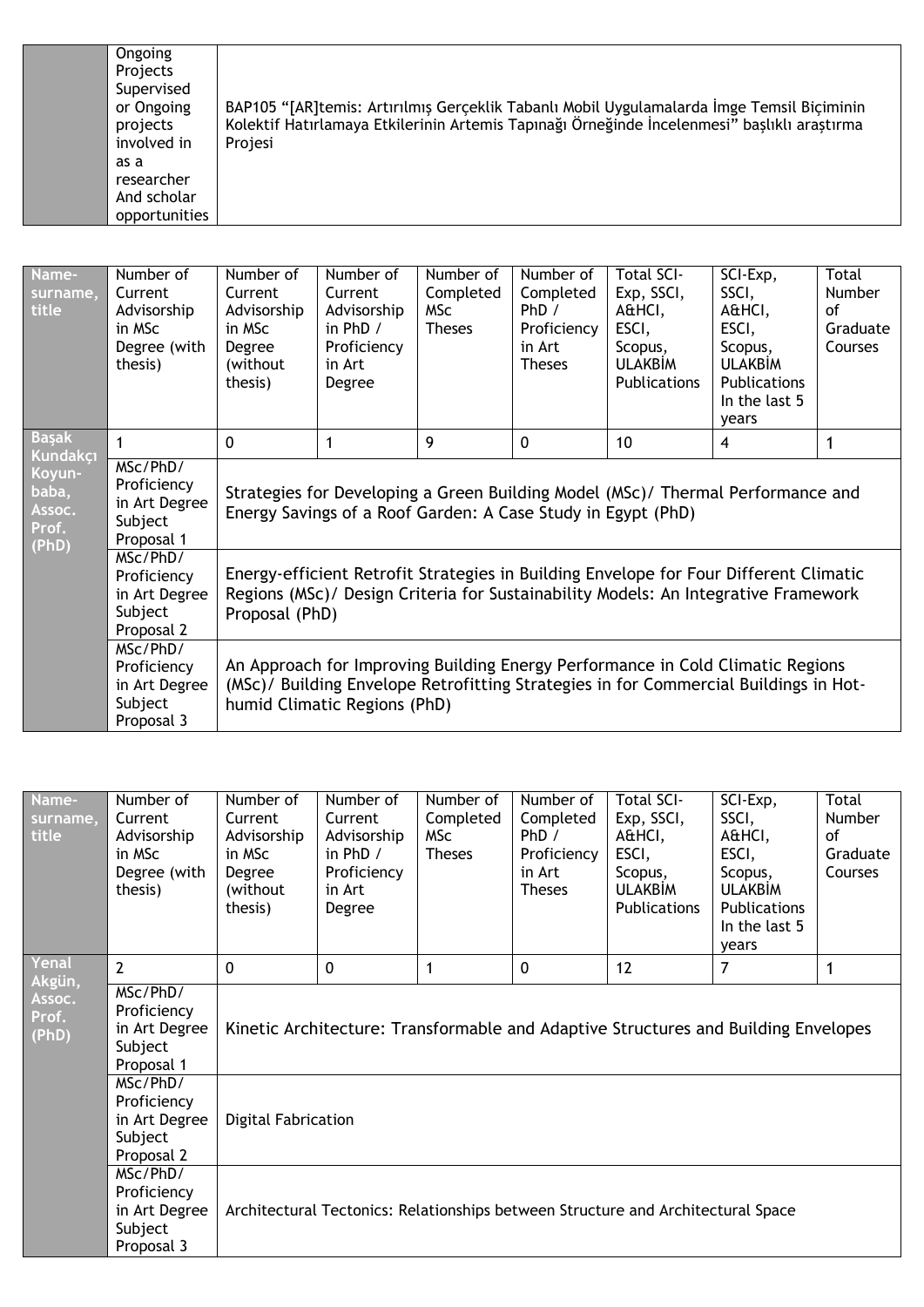| Ongoing       |                                                                                                  |
|---------------|--------------------------------------------------------------------------------------------------|
| Projects      |                                                                                                  |
| Supervised    |                                                                                                  |
| or Ongoing    | EU Project (H2020 - Marie Skłodowska Curie: RISE): Optimization Driven Architectural Design of   |
| projects      | <b>Structures</b>                                                                                |
| involved in   | BAP 101 (Scientific Research Project) as Coordinator: Investigating novel architectural uses and |
| as a          | fabrication problems of scissor hinge structural mechanisms                                      |
| researcher    |                                                                                                  |
| And scholar   |                                                                                                  |
| opportunities |                                                                                                  |

| Name-<br>surname,<br>title              | Number of<br>Current<br>Advisorship<br>in MSc<br>Degree (with<br>thesis)                                                         | Number of<br>Current<br>Advisorship<br>in MSc<br>Degree<br>(without)<br>thesis)                                     | Number of<br>Current<br>Advisorship<br>in $PhD /$<br>Proficiency<br>in Art<br>Degree | Number of<br>Completed<br><b>MSc</b><br><b>Theses</b> | Number of<br>Completed<br>PhD /<br>Proficiency<br>in Art<br><b>Theses</b> | <b>Total SCI-</b><br>Exp, SSCI,<br>A&HCI,<br>ESCI,<br>Scopus,<br><b>ULAKBİM</b><br><b>Publications</b> | SCI-Exp,<br>SSCI,<br>A&HCI,<br>ESCI,<br>Scopus,<br><b>ULAKBIM</b><br><b>Publications</b><br>In the last 5<br>years | Total<br><b>Number</b><br>of<br>Graduate<br>Courses |  |  |
|-----------------------------------------|----------------------------------------------------------------------------------------------------------------------------------|---------------------------------------------------------------------------------------------------------------------|--------------------------------------------------------------------------------------|-------------------------------------------------------|---------------------------------------------------------------------------|--------------------------------------------------------------------------------------------------------|--------------------------------------------------------------------------------------------------------------------|-----------------------------------------------------|--|--|
| <b>Arzu</b><br><b>C</b> ılasun          | $\overline{2}$                                                                                                                   | $\mathbf{1}$                                                                                                        | 0                                                                                    | 0                                                     | 0                                                                         | 4                                                                                                      | 4                                                                                                                  | $\overline{3}$                                      |  |  |
| Kunduracı,<br>Assist.<br>Prof.<br>(PhD) | MSc/PhD/<br>Proficiency<br>in Art Degree<br>Subject<br>Proposal 1<br>MSc/PhD/<br>Proficiency                                     | Lighting (Daylight/Artificial Lighting) and Visual Comfort in Architectural Design                                  |                                                                                      |                                                       |                                                                           |                                                                                                        |                                                                                                                    |                                                     |  |  |
|                                         | in Art Degree<br>Subject<br>Proposal 2                                                                                           |                                                                                                                     | Façade Lighting and Light Pollution                                                  |                                                       |                                                                           |                                                                                                        |                                                                                                                    |                                                     |  |  |
|                                         | MSc/PhD/<br>Proficiency<br>in Art Degree<br>Subject<br>Proposal 3                                                                | Visual Comfort and User Preferences for Lighting                                                                    |                                                                                      |                                                       |                                                                           |                                                                                                        |                                                                                                                    |                                                     |  |  |
|                                         | Ongoing<br>Projects<br>Supervised<br>or Ongoing<br>projects<br>involved in<br>as a<br>researcher<br>And scholar<br>opportunities | TUBITAK 1002- "Yaşlı Dostu Kurumsal Bakım Odalarında İç Mekan Fiziksel Çevre Kalitesi İçin<br>Model Geliștirilmesi" |                                                                                      |                                                       |                                                                           |                                                                                                        |                                                                                                                    |                                                     |  |  |

| Name-       | Number of      | Number of   | Number of   | Number of     | Number of     | <b>Total SCI-</b>                                                    | SCI-Exp,       | Total    |
|-------------|----------------|-------------|-------------|---------------|---------------|----------------------------------------------------------------------|----------------|----------|
| surname,    | Current        | Current     | Current     | Completed     | Completed     | Exp, SSCI,                                                           | SSCI,          | Number   |
| title       | Advisorship    | Advisorship | Advisorship | MSc           | PhD /         | A&HCI,                                                               | A&HCI,         | οf       |
|             | in MSc         | in MSc      | in $PhD /$  | <b>Theses</b> | Proficiency   | ESCI,                                                                | ESCI,          | Graduate |
|             | Degree (with   | Degree      | Proficiency |               | in Art        | Scopus,                                                              | Scopus,        | Courses  |
|             | thesis)        | (without)   | in Art      |               | <b>Theses</b> | <b>ULAKBIM</b>                                                       | <b>ULAKBIM</b> |          |
|             |                | thesis)     | Degree      |               |               | Publications                                                         | Publications   |          |
|             |                |             |             |               |               |                                                                      | In the last 5  |          |
|             |                |             |             |               |               |                                                                      | years          |          |
| <b>Ebru</b> | $\overline{2}$ | $1$ (co-    |             | 6             | $\mathbf{0}$  | $\overline{4}$                                                       | 4              | 3        |
| Alakavuk,   |                | advisor)    |             |               |               |                                                                      |                |          |
| Assist.     | MSc/PhD/       |             |             |               |               |                                                                      |                |          |
| Prof.       | Proficiency    |             |             |               |               |                                                                      |                |          |
| (PhD)       | in Art Degree  |             |             |               |               | Construction Technology And Systems (MSc)/ Energy Based Design (PhD) |                |          |
|             | Subject        |             |             |               |               |                                                                      |                |          |
|             | Proposal 1     |             |             |               |               |                                                                      |                |          |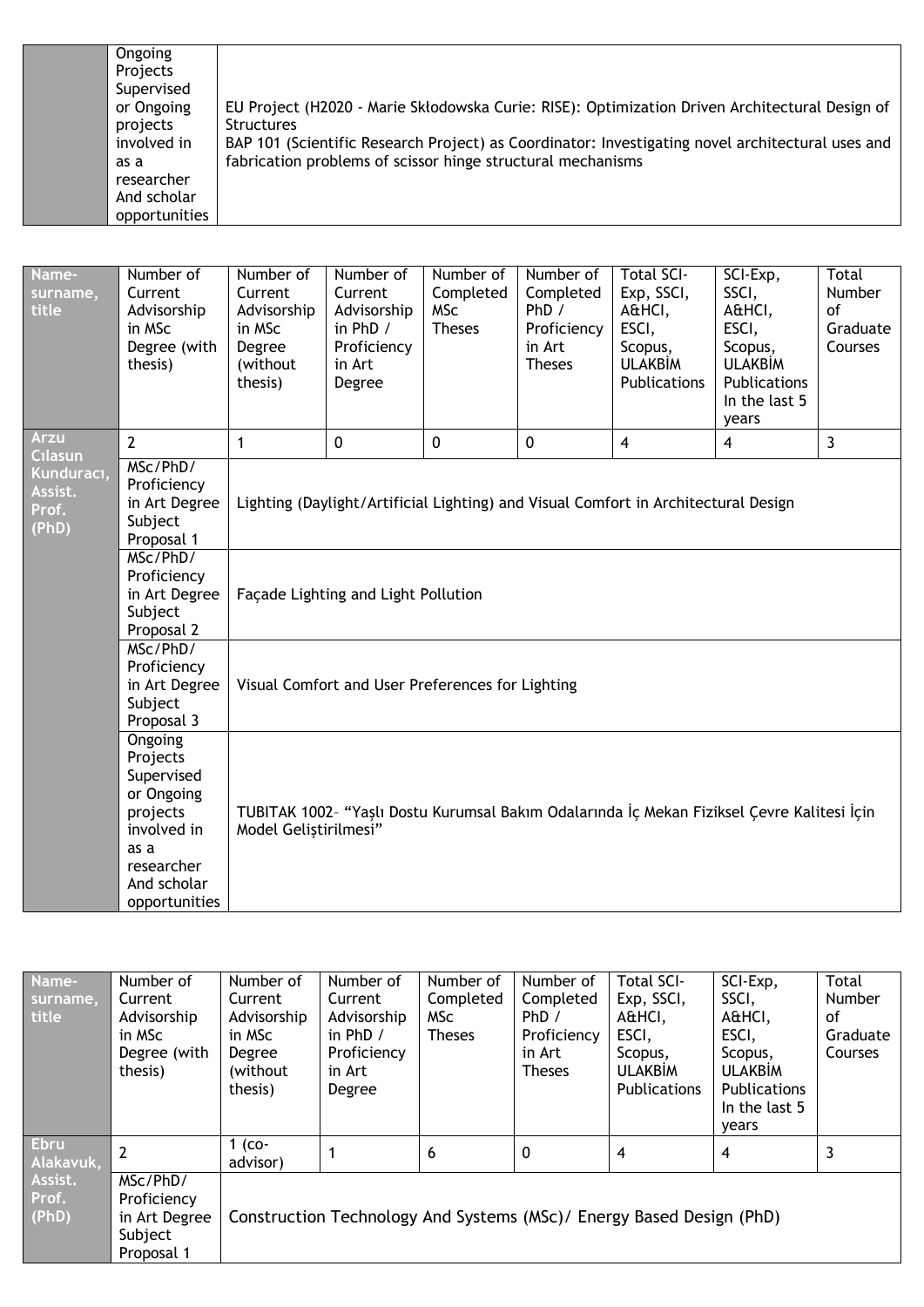| MSc/PhD/      |                                                                                 |
|---------------|---------------------------------------------------------------------------------|
| Proficiency   |                                                                                 |
| in Art Degree | Bioclimatic Architecture (MSc)/ Innovative Building Materials and Systems (PhD) |
| Subject       |                                                                                 |
| Proposal 2    |                                                                                 |
| MSc/PhD/      |                                                                                 |
| Proficiency   |                                                                                 |
| in Art Degree | Facade And Structure Systems (MSc)/ Advanced Facade Technologies (PhD)          |
| Subject       |                                                                                 |
| Proposal 3    |                                                                                 |
| Ongoing       |                                                                                 |
| Projects      |                                                                                 |
| Supervised    |                                                                                 |
| or Ongoing    |                                                                                 |
| projects      |                                                                                 |
| involved in   | -BAP Research Project                                                           |
| as a          |                                                                                 |
| researcher    |                                                                                 |
| And scholar   |                                                                                 |
| opportunities |                                                                                 |
|               |                                                                                 |

| Name-<br>surname,<br>title | Number of<br>Current<br>Advisorship<br>in MSc<br>Degree (with<br>thesis) | Number of<br>Current<br>Advisorship<br>in MSc<br>Degree<br>(without<br>thesis) | Number of<br>Current<br>Advisorship<br>in $PhD /$<br>Proficiency<br>in Art<br>Degree | Number of<br>Completed<br>MSc<br><b>Theses</b> | Number of<br>Completed<br>PhD/<br>Proficiency<br>in Art<br><b>Theses</b> | <b>Total SCI-</b><br>Exp, SSCI,<br>A&HCI,<br>ESCI,<br>Scopus,<br><b>ULAKBİM</b><br>Publications | SCI-Exp,<br>SSCI,<br>A&HCI,<br>ESCI,<br>Scopus,<br><b>ULAKBIM</b><br>Publications<br>In the last 5<br>years | <b>Total</b><br>Number<br>of<br>Graduate<br>Courses |  |  |
|----------------------------|--------------------------------------------------------------------------|--------------------------------------------------------------------------------|--------------------------------------------------------------------------------------|------------------------------------------------|--------------------------------------------------------------------------|-------------------------------------------------------------------------------------------------|-------------------------------------------------------------------------------------------------------------|-----------------------------------------------------|--|--|
| <b>Eray</b><br>Bozkurt,    | $\overline{4}$                                                           | $\mathbf{0}$                                                                   | $\mathbf 0$                                                                          | $\overline{7}$                                 | $\mathbf 0$                                                              | 5                                                                                               | 4                                                                                                           | $\mathbf{3}$                                        |  |  |
| Assist.<br>Prof.<br>(PhD)  | MSc/PhD/<br>Proficiency<br>in Art Degree<br>Subject<br>Proposal 1        | <b>Climate Responsive Buildings</b>                                            |                                                                                      |                                                |                                                                          |                                                                                                 |                                                                                                             |                                                     |  |  |
|                            | MSc/PhD/<br>Proficiency<br>in Art Degree<br>Subject<br>Proposal 2        | <b>Building Audit Systems</b>                                                  |                                                                                      |                                                |                                                                          |                                                                                                 |                                                                                                             |                                                     |  |  |
|                            | MSc/PhD/<br>Proficiency<br>in Art Degree<br>Subject<br>Proposal 3        | <b>Building Rehabilitation</b>                                                 |                                                                                      |                                                |                                                                          |                                                                                                 |                                                                                                             |                                                     |  |  |

| Name-             | Number of                                                   | Number of                                                          | Number of                                                               | Number of                         | Number of                                                    | <b>Total SCI-</b>                                                                 | SCI-Exp,                                                                               | <b>Total</b>                        |
|-------------------|-------------------------------------------------------------|--------------------------------------------------------------------|-------------------------------------------------------------------------|-----------------------------------|--------------------------------------------------------------|-----------------------------------------------------------------------------------|----------------------------------------------------------------------------------------|-------------------------------------|
| surname,<br>title | Current<br>Advisorship<br>in MSc<br>Degree (with<br>thesis) | Current<br>Advisorship<br>in MSc<br>Degree<br>(without)<br>thesis) | Current<br>Advisorship<br>in $PhD /$<br>Proficiency<br>in Art<br>Degree | Completed<br>MSc<br><b>Theses</b> | Completed<br>PhD /<br>Proficiency<br>in Art<br><b>Theses</b> | Exp, SSCI,<br>A&HCI,<br>ESCI,<br>Scopus,<br><b>ULAKBIM</b><br><b>Publications</b> | SSCI,<br>A&HCI,<br>ESCI,<br>Scopus,<br><b>ULAKBIM</b><br>Publications<br>In the last 5 | Number<br>of<br>Graduate<br>Courses |
|                   |                                                             |                                                                    |                                                                         |                                   |                                                              |                                                                                   | vears                                                                                  |                                     |
|                   |                                                             | 0                                                                  | 0                                                                       |                                   | 0                                                            | 16                                                                                | 9                                                                                      |                                     |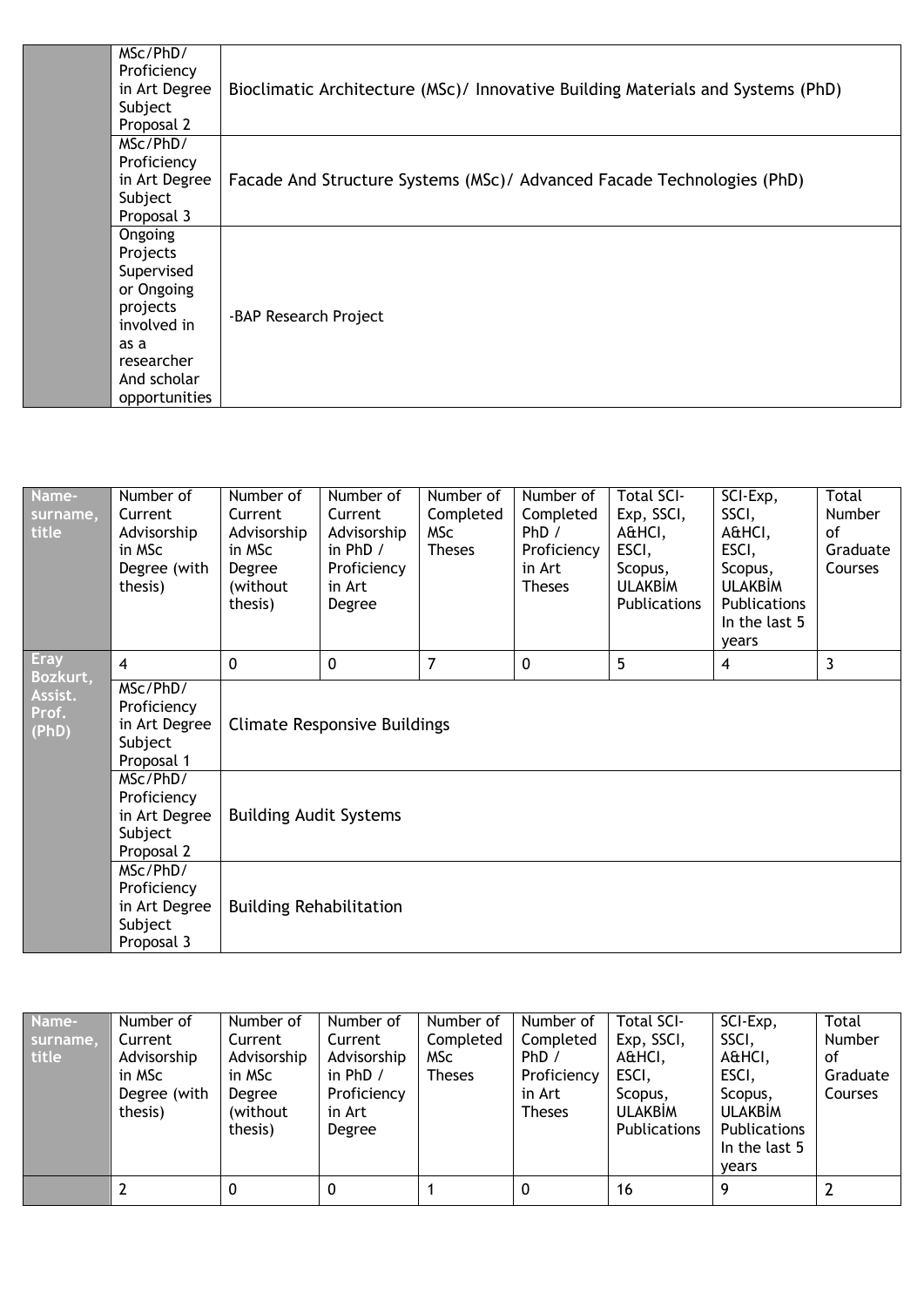| Feray<br>Maden,<br>Assist.<br>Prof.<br>(PhD) | MSc/PhD/<br>Proficiency<br>in Art Degree<br>Subject<br>Proposal 1                                                                | Kinetic Architecture: Design of Responsive Facades and Structures (MSc)<br>Design Methodologies for Transformable Building Envelopes (PhD)  |
|----------------------------------------------|----------------------------------------------------------------------------------------------------------------------------------|---------------------------------------------------------------------------------------------------------------------------------------------|
|                                              | MSc/PhD/<br>Proficiency<br>in Art Degree<br>Subject<br>Proposal 2                                                                | Interactive Architecture / Temporary Architecture / Emergency Shelters (MSc)<br>Design of Portable Emergency or Transitional Shelters (PhD) |
|                                              | MSc/PhD/<br>Proficiency<br>in Art Degree<br>Subject<br>Proposal 3                                                                | Parametric Design / Structural Morphology in Architecture (MSc)<br>Parametric Design and Optimization of Adaptive Structures (PhD)          |
|                                              | Ongoing<br>Projects<br>Supervised<br>or Ongoing<br>projects<br>involved in<br>as a<br>researcher<br>And scholar<br>opportunities | EU Project (H2020 - Marie Skłodowska Curie: RISE): Optimization Driven Architectural<br>Design of Structures                                |

| Name-<br>surname,<br>title | Number of<br>Current<br>Advisorship<br>in MSc<br>Degree (with<br>thesis) | Number of<br>Current<br>Advisorship<br>in MSc<br>Degree<br>(without)<br>thesis) | Number of<br>Current<br>Advisorship<br>in $PhD /$<br>Proficiency<br>in Art<br>Degree | Number of<br>Completed<br>MSc<br><b>Theses</b> | Number of<br>Completed<br>PhD /<br>Proficiency<br>in Art<br><b>Theses</b> | <b>Total SCI-</b><br>Exp, SSCI,<br>A&HCI,<br>ESCI,<br>Scopus,<br><b>ULAKBIM</b><br><b>Publications</b> | SCI-Exp,<br>SSCI,<br>A&HCI,<br>ESCI,<br>Scopus,<br><b>ULAKBIM</b><br><b>Publications</b><br>In the last 5<br>vears | <b>Total</b><br><b>Number</b><br>of<br>Graduate<br>Courses |  |
|----------------------------|--------------------------------------------------------------------------|---------------------------------------------------------------------------------|--------------------------------------------------------------------------------------|------------------------------------------------|---------------------------------------------------------------------------|--------------------------------------------------------------------------------------------------------|--------------------------------------------------------------------------------------------------------------------|------------------------------------------------------------|--|
| lpek Ek,<br>Assist.        | $\overline{2}$                                                           | $\overline{2}$                                                                  | 0                                                                                    | $\mathbf{0}$                                   | 0                                                                         | $\overline{7}$                                                                                         | 3                                                                                                                  | $\blacksquare$                                             |  |
| Prof.<br>(PhD)             | MSc/PhD/<br>Proficiency<br>in Art Degree<br>Subject<br>Proposal 1        | Spatial Atmosphere and Aesthetics (Phenomenological Reading)                    |                                                                                      |                                                |                                                                           |                                                                                                        |                                                                                                                    |                                                            |  |
|                            | MSc/PhD/<br>Proficiency<br>in Art Degree<br>Subject<br>Proposal 2        | Aesthetics in the History of Architecture (Historical Reading)                  |                                                                                      |                                                |                                                                           |                                                                                                        |                                                                                                                    |                                                            |  |
|                            | MSc/PhD/<br>Proficiency<br>in Art Degree<br>Subject<br>Proposal 3        | Housing Design and User Perception                                              |                                                                                      |                                                |                                                                           |                                                                                                        |                                                                                                                    |                                                            |  |

| Name-    | Number of    | Number of   | Number of   | Number of  | Number of     | <b>Total SCI-</b> | SCI-Exp,       | Total    |
|----------|--------------|-------------|-------------|------------|---------------|-------------------|----------------|----------|
| surname, | Current      | Current     | Current     | Completed  | Completed     | Exp, SSCI,        | SSCI,          | Number   |
| title    | Advisorship  | Advisorship | Advisorship | <b>MSc</b> | PhD /         | A&HCI,            | A&HCI,         | 0f       |
|          | in MSc       | in MSc      | in $PhD /$  | Theses     | Proficiency   | ESCI,             | ESCI,          | Graduate |
|          | Degree (with | Degree      | Proficiency |            | in Art        | Scopus.           | Scopus,        | Courses  |
|          | thesis)      | (without)   | in Art      |            | <b>Theses</b> | <b>ULAKBIM</b>    | <b>ULAKBIM</b> |          |
|          |              | thesis)     | Degree      |            |               | Publications      | Publications   |          |
|          |              |             |             |            |               |                   | In the last 5  |          |
|          |              |             |             |            |               |                   | vears          |          |